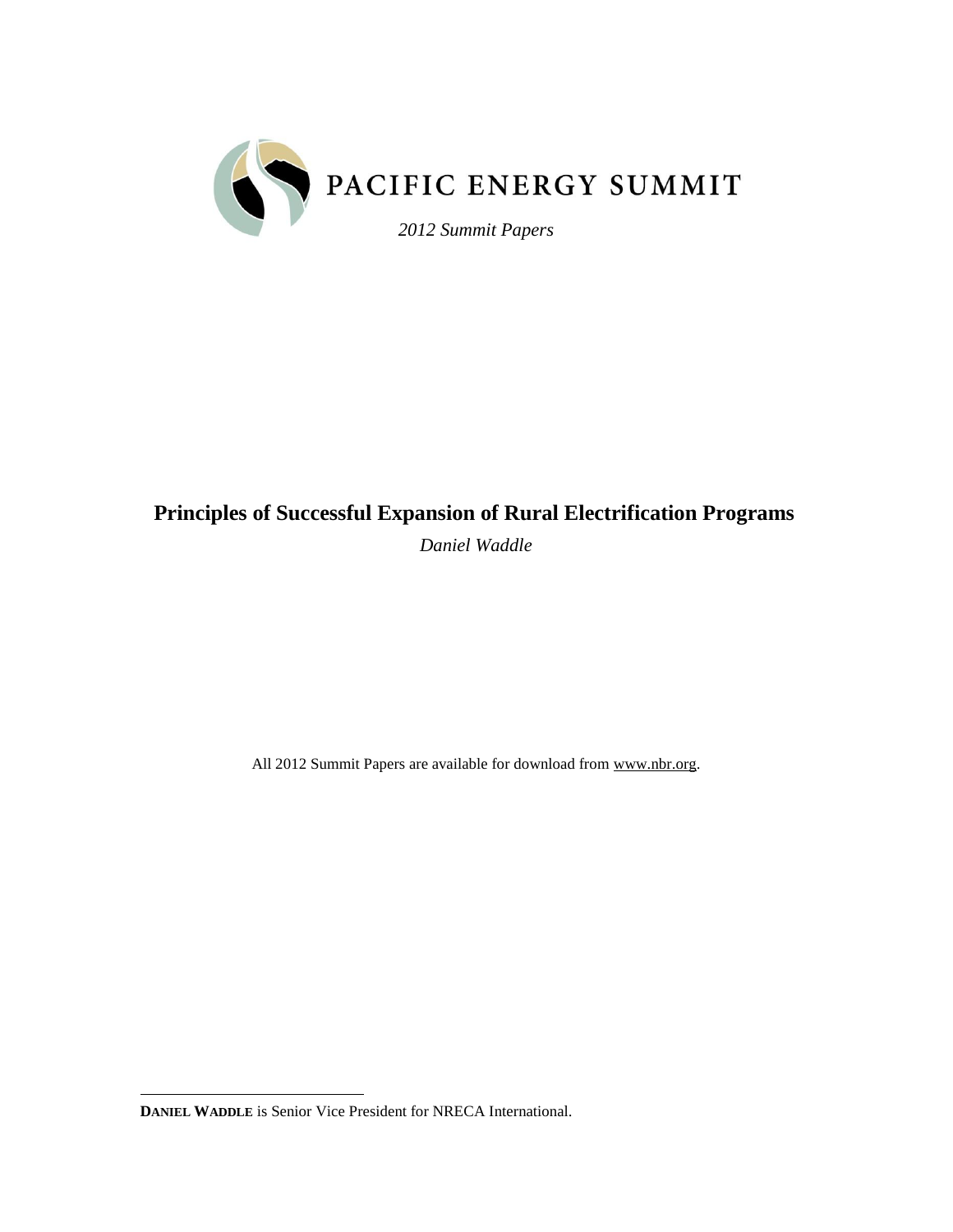# **EXECUTIVE SUMMARY**

This paper presents an overview of the contributing factors to the design, implementation, and sustainability of successful rural electrification programs.

## *Main Argument*

Rural electrification programs require a number of conditions in the institutional environment to ensure successful and sustainable program expansion. Due to the specific challenges posed by low population density, low energy demand, and undeveloped rural economies, these programs require special financing conditions, design and construction standards specifically formulated to address rural power-supply characteristics, and a program management agency with the expertise required to adapt to country-specific realities. This paper will examine both the conditions and requirements for designing successful rural electrification programs that achieve high rural electrification penetration rates and the issues that may challenge long-term success during program implementation. It will further explore lessons learned from selected successful rural electrification programs.

# *Policy Implications*

- Well-designed electrification programs contribute significantly to rural economic development, but only if the resulting electric service is reliable, affordable, and accessible to a significant proportion of the communities served.
- Ensuring that infrastructure costs are reasonable has a direct impact on not only the affordability of electric service, but also on the potential impact of the program in terms of cost per household or business served. Moreover, given the need for other essential public services that require electricity, such as healthcare, primary education, safe water supply, and transportation, ensuring that program implementation is economically efficient directly benefits both the government and the communities served.
- Given the potential economic benefits of affordable and reliable electric service, longterm institutional and financial sustainability is essential.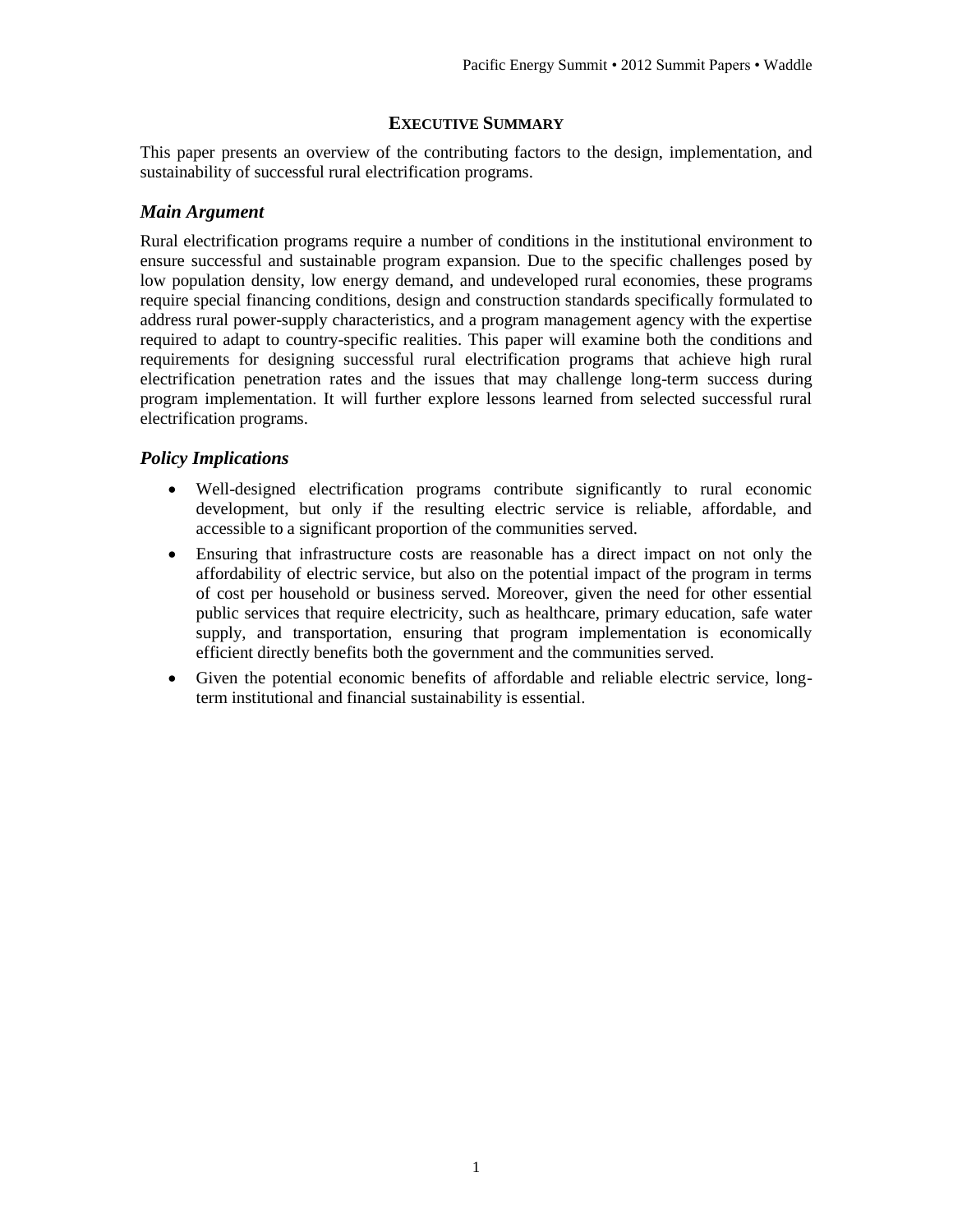Large-scale electrification programs date back to the early twentieth century when urbanized electric distribution utilities began to consider expansion of service from urban centers to peri-urban and rural areas in Europe and the Americas. These distribution utilities faced many of the same challenges that confront rural electrification programs today. In both cases, commercializing electric service depends on selling enough energy to balance out the costs related to infrastructure and non-energy services. In general, the lower the population density per kilometer of distribution line, the more challenging it is to achieve financial returns for electric service providers.

Although the first rural electric utilities were established in the mid-1930s, rural electrification programs still face significant challenges. That is, load projections for rural areas are much lower than they are for urban centers where income levels and demand density are generally higher. Willingness and ability to pay for both service connections and monthly service is generally much lower in rural areas, meaning that even where population density may be reasonably high, penetration rates can still be quite low. Moreover, finding and retaining qualified and dedicated personnel can be extremely challenging; many well-educated young people may simply prefer to relocate to urban areas where opportunities for financial advancement are much higher.<sup>1</sup>

Yet while many rural electrification programs face significant technical, financial, and political challenges, a number of highly successful programs have been designed and implemented, employing a diverse set of program designs. These successful programs, while using divergent ownership, operating, and decision making mechanisms, share common characteristics that have significantly contributed to success—measured in terms of their ability to both expand at a rapid rate and concurrently achieve financial sustainability.

How is it that some programs have been successful while others have stagnated or essentially failed to achieve their goals? What common attributes are necessary to facilitate rational infrastructure development, reasonable tariffs, and the long-term financial sustainability of service providers? Why is it that some seemingly successful

<sup>1</sup> Douglas F. Barnes, "Challenge of Rural Electrification," in *The Challenge of Rural Electrification: Strategies for Developing Countries*, ed. Douglas F. Barnes (Resources for the Future, 2007).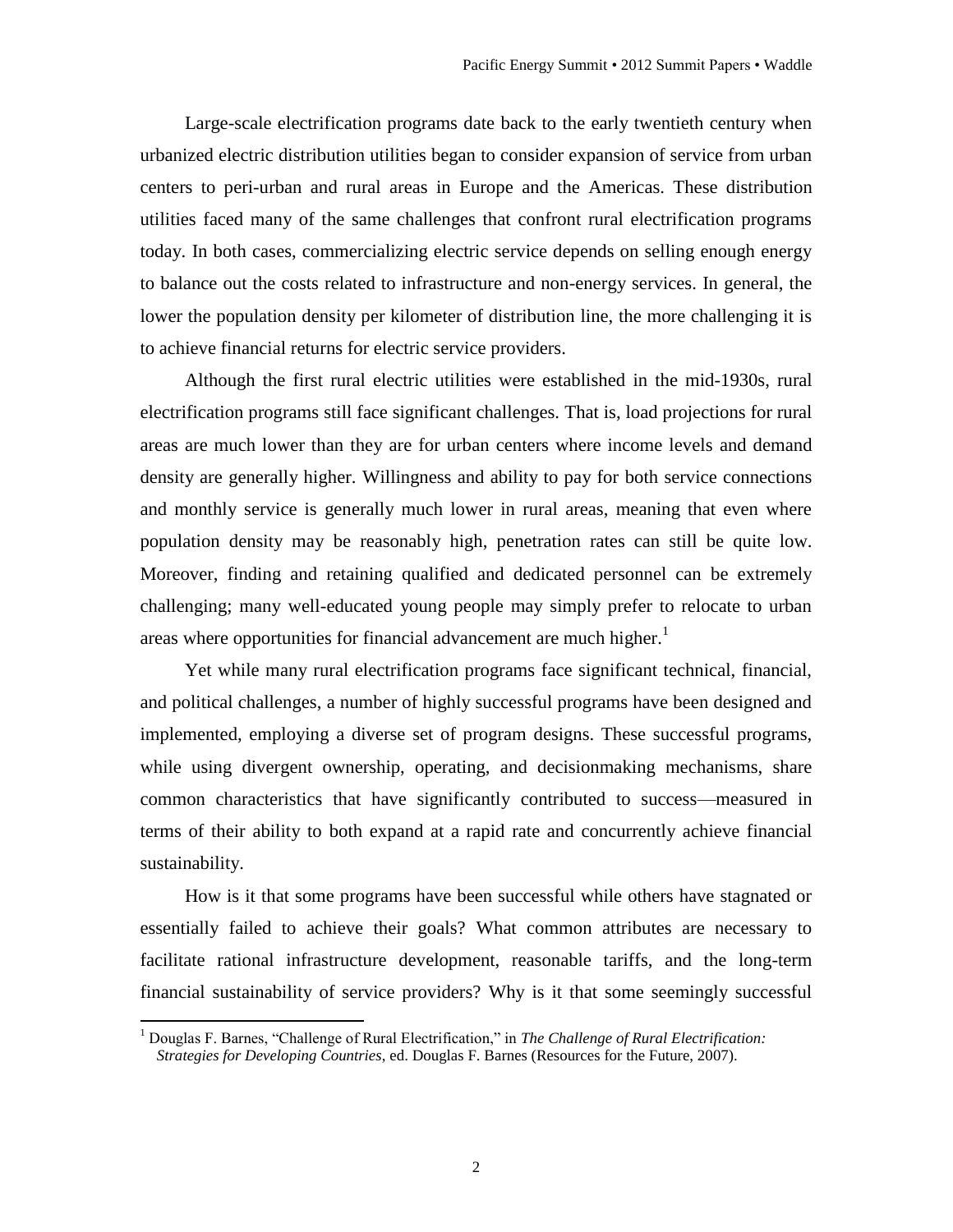programs fall short of the expectation of universal coverage after encouraging beginnings?

This paper will explore these issues while drawing from a review of successful rural electrification programs completed by the World Bank in the early 2000s. In addition, it will report on program management challenges arising in two programs in South and Southeast Asia that have continued to expand access in recent years.

### **Rural Electrification Program Challenges**

Rural electric market conditions are quite distinct from those in urban areas. By definition, rural areas have significantly lower population density than urban centers, and they are often characterized by lower incomes; less access to primary education, health services, and clean water; and either minimal or no existing commercial electric service. Given limited financial resources to satisfy national demand for public services, government agencies have historically allocated significantly lower levels of financial resources towards development of rural public services, including investment in electric transmission and distribution infrastructure. $^{2}$ 

The financial viability of electric distribution utilities is governed by the balance of costs and revenues generated from sales of energy and the cost of providing service. Due to lower population density, often lower income, and concurrently lower specific energy consumption for rural communities, rural distribution systems realize far lower revenue per kilometer of rural distribution line than their urban counterparts. Moreover, rural distribution service providers are also faced with higher operating expenses per household or commercial consumer served, given their lower energy density. Additionally, rural electric service providers must recruit management and staff resources from communities that often have fewer trained engineers, accountants, financial specialists, and customer service specialists due to lower levels of professional and practical skills training. In short, the business of rural electrification provides few

<sup>2</sup> Barnes, "Meeting the Challenge of Rural Electrification."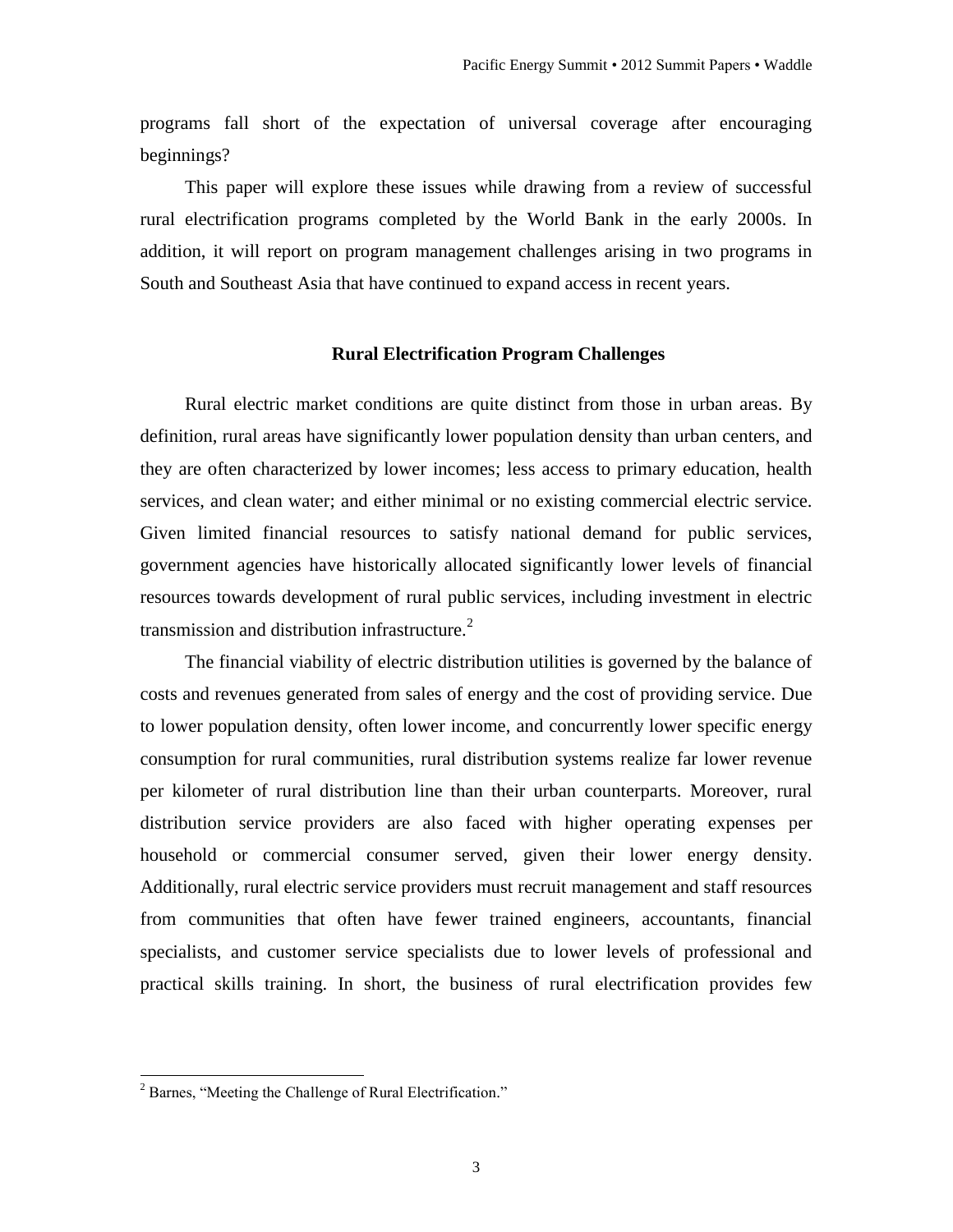financial incentives for distribution service providers, while presenting significantly higher risks than those faced by urban distribution service providers.<sup>3</sup>

These conditions are common concerns for rural electrification programs worldwide. Some programs have faced greater challenges with respect to human resources, while others face greater challenges with respect to cost recovery from lower population densities. While the degree of the challenges vary from country to country, the nature of the technical, administrative, financial, and management challenges are common.

To address these challenges, rural electrification programs require special financing conditions, and design and construction standards specifically formulated to address rural power-supply characteristics while lowering capital costs associated with power systems. The programs must define operating policies and procedures that normalize service provider operations to ensure internal cost controls, while concurrently focusing on expanding service to the maximum number of customers and promoting service to commercial and small industrial clients. Given that many programs rely on newly formed rural service providers, the program management agency responsible for financing and often supervising construction of rural infrastructure is frequently also the entity chosen to take responsibility for establishing the guiding principles for new or expanding rural electrification programs. This means that successful programs will also require a program management agency with electrification expertise and the ability to adapt to the countryspecific realities present in individual cases.

### **Foundations of Sustainable Rural Electrification Programs**

As mentioned above, rural electrification programs must overcome a series of technical, financial, and programmatic challenges to achieve long-term institutional viability and the high access rates that constitute program success. Given the difficulty of the markets they serve, the programs need to focus on the means to minimize capital and operating costs, while concurrently ensuring a high quality of electric service.

<sup>&</sup>lt;sup>3</sup> Barnes, "Meeting the Challenge of Rural Electrification."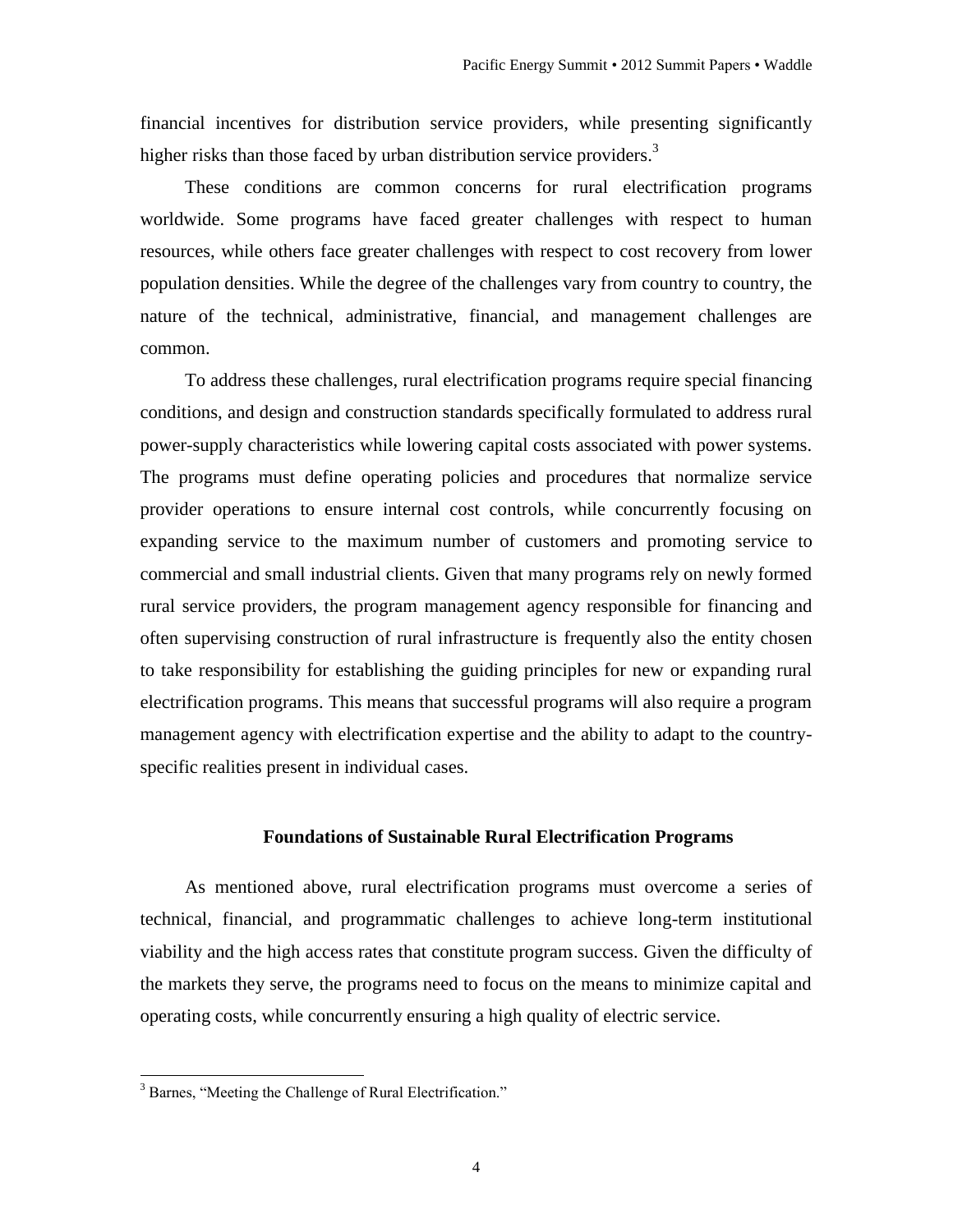Perhaps the first decision point in establishing successful programs is to determine the modality of rural electric service provision. Up until the 1990s, rural electrification had a very specific meaning; rural electrification programs have historically been implemented by the provision of commercial electric service through electric generationdistribution infrastructure. Remote communities have historically been served through distributed generation, combined with islanded distribution grids. Rural communities in closer proximity to urban population centers have been served via extension of grid electric systems, with energy provided through central station power plants.

More recently, however, rural electric service can include remote renewable energy technologies, including micro-hydroelectric systems, solar photovoltaic (PV) systems, wind-hybrid systems, and even biomass gasification systems. While wind-hybrid and biomass conversion systems are not as common as solar PV and micro-hydroelectric systems, they are technologies that have grown in use in recent years.

Most rural electrification programs now employ a combination of technologies. Conventional generation-distribution systems are employed for higher population density communities that may have existing or potential for industrial load growth. Renewable energy systems are employed for those situations where extension of grid electric power is too costly due to the remote nature of the communities, or where the population density is so low or dispersed that grid extension is not cost-effective. Micro-hydroelectric systems are also popular in countries where there may be a vibrant network of irrigation canals that lend themselves to conjunctive use of micro-hydroelectric generation and irrigation supply. Solar PV systems have been ubiquitous in many parts of Latin America, Africa, and South and Southeast Asia. Generally, this technology choice is a function of cost and resource availability; technology selection should be accomplished on the basis of the least costly power supply, influenced by the reliability and availability of the power-supply option.

Therefore, as a policy decision, agencies managing rural electrification programs must decide how to invest program resources, usually allocating some portion of funds for electric service to a selection of remote communities and designating the balance to expand service through grid extension to communities that can be more readily connected to grid-electric power supply.

5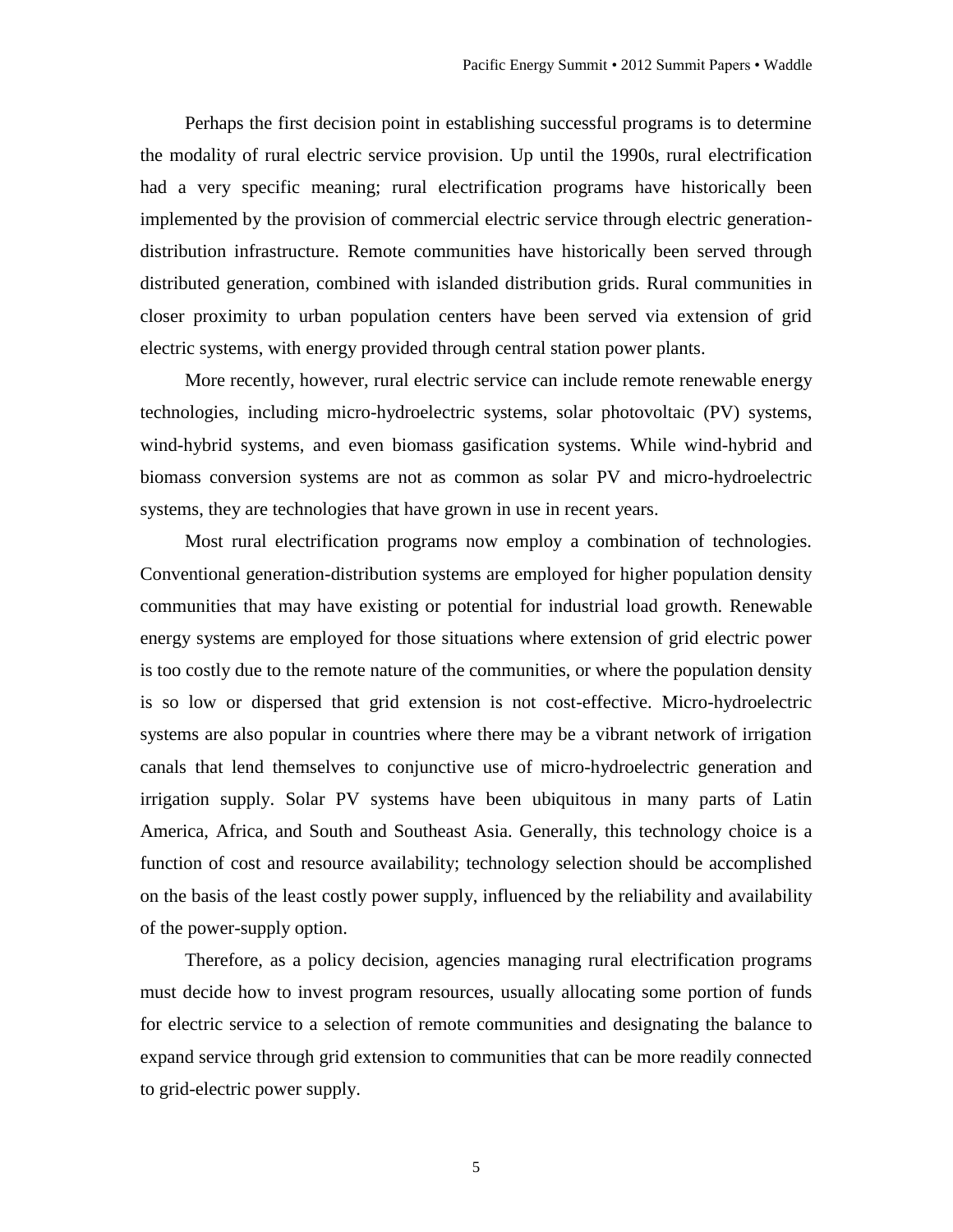The guiding principle for most rural electrification programs is to expand service at the lowest cost to the highest number of community members. This means that whether the program employs conventional or renewable electrification service options, there will nonetheless be an emphasis on cost minimization and revenue recovery. With this in mind, the following program guidelines have been employed by many successful electrification programs. 4

*Establish design and construction standards that, on the one hand, minimize capital cost, while allowing for high quality of service to all connected consumers*. Many rural electrification programs employ urban construction standards that serve much higher load densities and thus use larger conductors and larger distribution transformers, require larger and more pole-top structures, and employ relatively long low-voltage distribution circuits. Using urban design and construction standards can result in construction costs that are two or even three times the cost in comparison to standards that take into consideration lower population density and the resulting lower rural distribution loads. Specialized construction standards translate into lower capital costs, which in turn results in lower depreciation costs to the consumer.

*Rural electrification planning that focuses on expansion of coverage to rural areas with the highest potential energy demand and highest financial viability*. Rural electrification programs are designed to provide electric service to as many rural communities as possible—to eventually provide universal coverage. However, the process of achieving universal coverage may take two or more decades. The path to achieving this goal is quite important; if the expansion program is designed in such a way that rural service providers serve very low population density areas in the early years of the program, program costs may exceed program revenues, which can result in highly unstable service providers. It is essential to establish master plans for each service provider that focus on a well-defined expansion plan that serves the largest and most economically viable communities first and systematically expands service to outlying communities over time. Sacrificing financial viability for political expediency is a challenge that many programs have experienced at a high cost to program sustainability.

<sup>4</sup> Barnes, "Meeting the Challenge of Rural Electrification."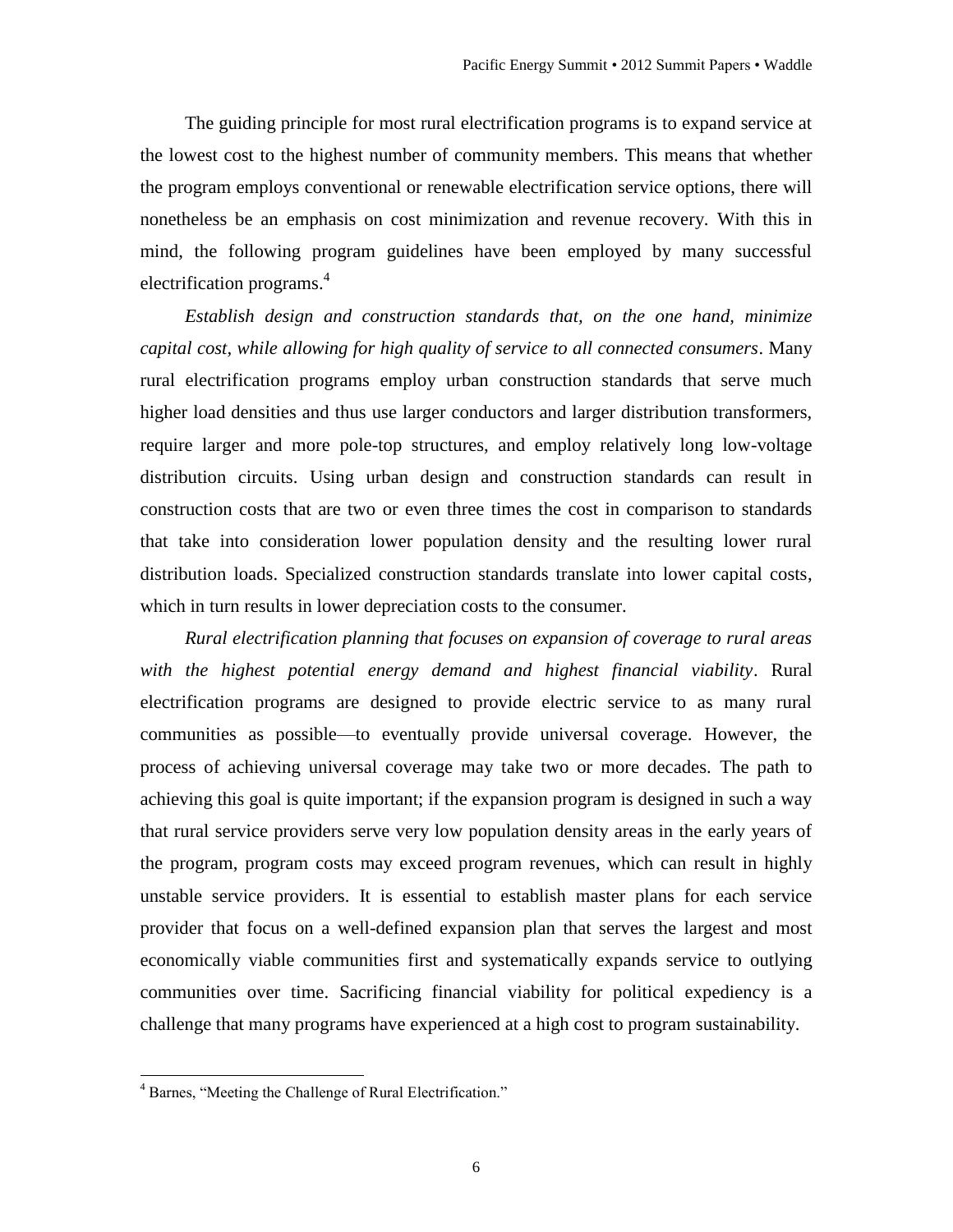Electric coverage that expands at an organic rate, serving the highest population density areas first (with the concurrently highest potential consumption) is the most economically efficient means of achieving long-term sustainability. Moreover, programs that are designed against the primary objective of serving communities at the lowest cost concurrently result in the highest impact.

*Ensure that program financing is provided over time to facilitate gradual but sustained service provider expansion*. Electric distribution utilities need to expand as communities expand. Doing so requires not only encouraging economic efficiency in existing structures, but actively planning for expanding infrastructure in served communities and extending service as the population grows in outlying areas. Thus, ensuring that program funding can be provided continually to both the population served and for greenfield construction is of fundamental importance.

*Establish and maintain sound business management*. Electric distribution service requires the mastery of a number of core capacities, but none is more important than commercialization of electric service. That is, distribution service providers must be very proficient at the process of recording monthly electric sales, billing consumers, collecting bills, and disconnecting services of customers who are delinquent in bill payment. Failure in any part of this commercial cycle will dramatically weaken the financial sustainability of an electric service provider. While this seems like a simple and obvious requirement, it is interesting to note that many rural electrification programs suffer from high commercial losses stemming from poor commercial management on the part of the rural electric service providers.

*Focusing on providing high quality of service*. In order to ensure high collection rates, customers must believe that they are being treated fairly; they must receive good value for the money they pay. If the quality of service is low, customers will be less inclined to pay electric bills on time, if at all. The electric distribution service provider must do all in their control to maintain high quality of service by maintaining the distribution system adequately, and by investing in system upgrades as they become necessary.

*Investing in human resources*. Many rural electrification programs are challenged with attracting and retaining high quality managers, engineers, accountants, commercial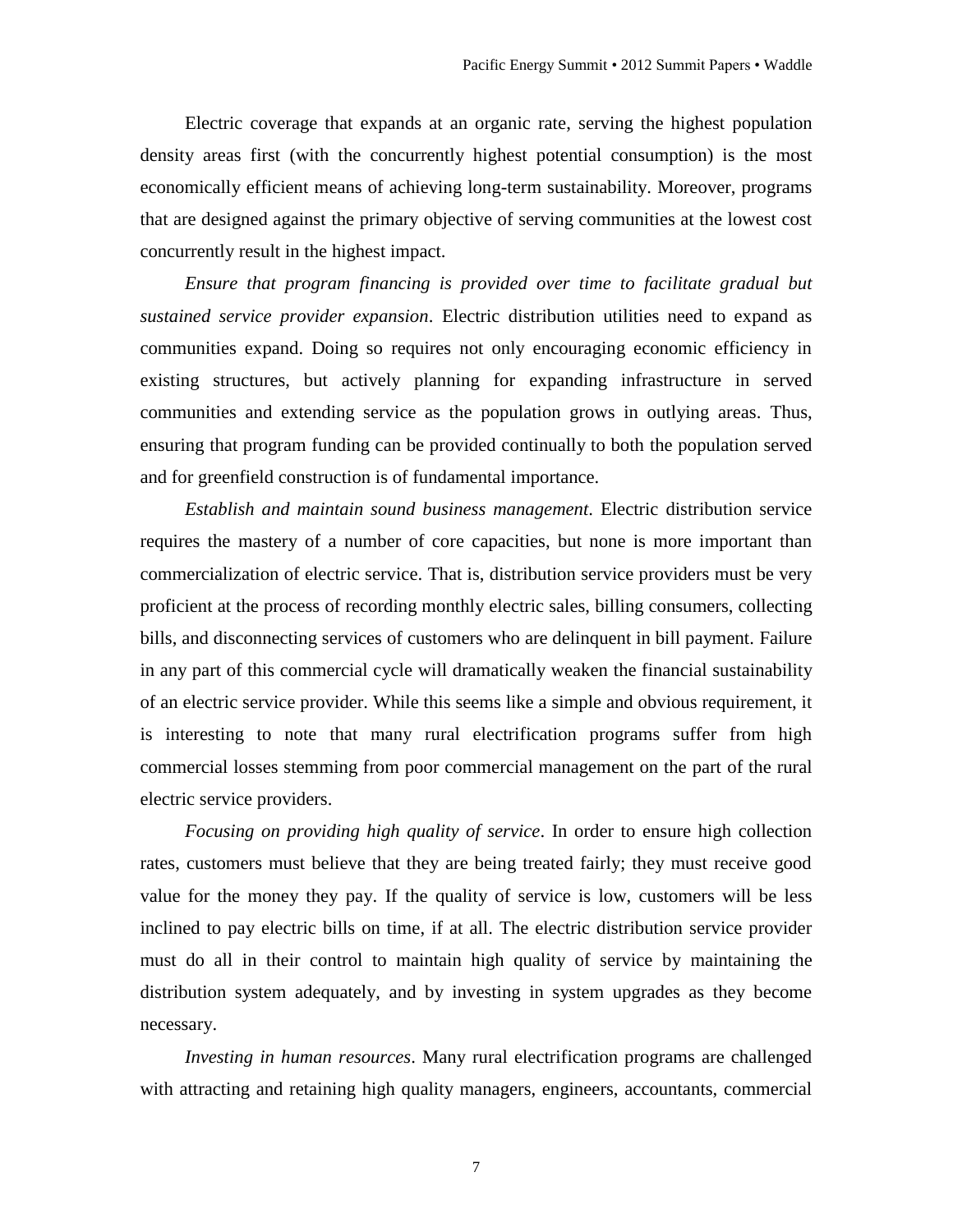managers, and linemen. Successful rural electrification programs most often create training programs to build capacities of personnel from the communities they serve investing in the communities rather than trying to bring in personnel from outside of the community. From the point of view of sustainability, training programs are critical to the long-term success of rural service providers.

*Establishing rational tariffs that allow full cost recovery*. This is perhaps the most critical and problematic issue for most rural electrification programs. Very often, tariffs are kept artificially low. Failure to achieve full cost recovery, and in some cases failure to recover even just the operating costs of the utility, directly threatens financial sustainability. Rural electric systems that cannot recover the investment and operating costs cannot afford to reinvest in system expansion due to growing loads, or population growth.

### **Increasing Access: Common Challenges and Solutions**

The goal of most rural electrification programs is to design a program that will surely and steadily expand access to electric service to all villages, households, businesses, and institutions in the entire country. While this process is often conceptualized as one that expands outward to the outermost region of the country, in fact the process works in two directions. Grid and off-grid systems do need to expand outward, but because the initial penetration rate of connected consumers is often quite low, it is important to provide access to service through "backfill" or densification programs. These programs increase the density of customers in an area that already has electric infrastructure by identifying and addressing barriers to access. Very often, access statistics are more affected at a lower cost by backfill projects than expansion projects.

First, however, it is important to understand the principal obstacles that deter rural consumers from accepting a service connection, whether it is a grid-electric connection or a renewable energy system. Not surprisingly, the primary obstacle is the initial cost of the service.<sup>5</sup> Electric service in the form of grid electric service, a solar home system, microhydroelectric service, or some other form of energy delivery requires a capital investment

 $<sup>5</sup>$  Waddle, 2006.</sup>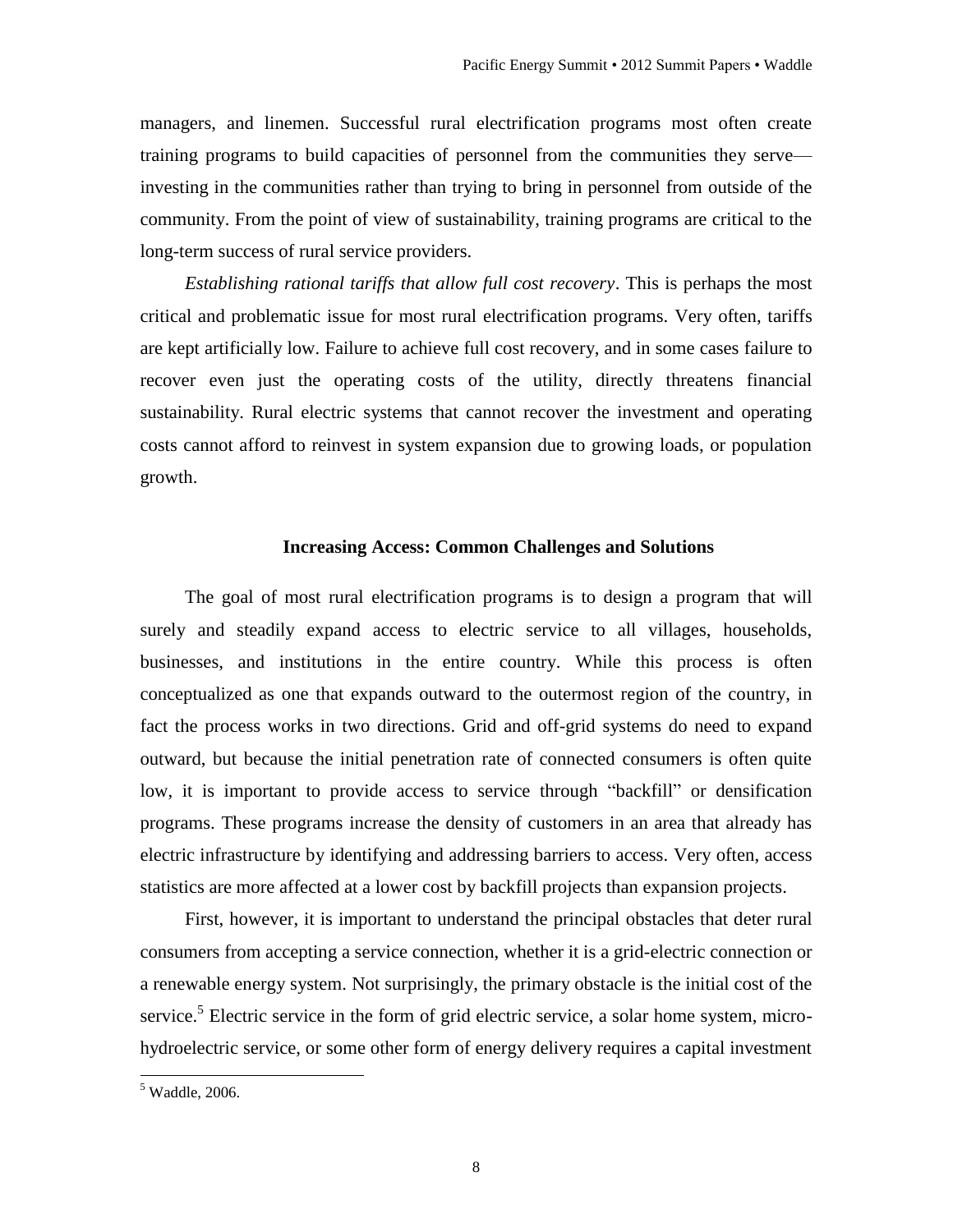by the energy company. To help defray the capital cost of the investment, service providers most often require that each consumer pay for some portion of the cost of the connection from the medium voltage line to the household or some portion of the system cost in the case of a solar PV system. 6 The higher the connection fee, the lower the penetration rate for most projects.

Another significant impediment has to do with effectively communicating likely monthly or weekly energy costs to the served population, and how these costs compare with traditional energy costs. While almost everyone acquires energy services through commercial exchange for fuel (even fuel wood), people living in marginal areas may not realize what they spend on a monthly basis. Therefore, it is often extremely important to engage in an information campaign to ensure that potential consumers understand the costs that they can expect to pay for service and how that cost compares to what they are already paying for traditional energy supplies.

With respect to connection fees and other first-time costs, successful rural electrification programs have historically identified methods to reduce the initial financial barrier to potential consumers in one or more programs. First, all materials costs for service materials, meters, and installation costs can be capitalized into the initial project  $\text{cost.}^7$  Since most electric utilities own the service materials, meter, and meter box (if used), including these materials and the labor associated with installation is simply good business practice anyway. The question becomes how to capitalize services that are installed after the initial construction period has been completed. Toward this end, many electrification programs purchase excess meters and service materials, disbursing them to participating service providers on an as-needed basis. Since increasing the number of connected consumers is in the joint interest of the service provider and the rural electrification program management agency, this is a rational practice.

Another associated cost and subsequent barrier is the cost of internal household wiring. Most rural electrification programs require that the consumer pay for internal wiring costs or find the means to finance it from their own resources. A number of rural

<sup>&</sup>lt;sup>6</sup> Martinot and Cabraal, 2000.

<sup>7</sup> Best Practices, 2008.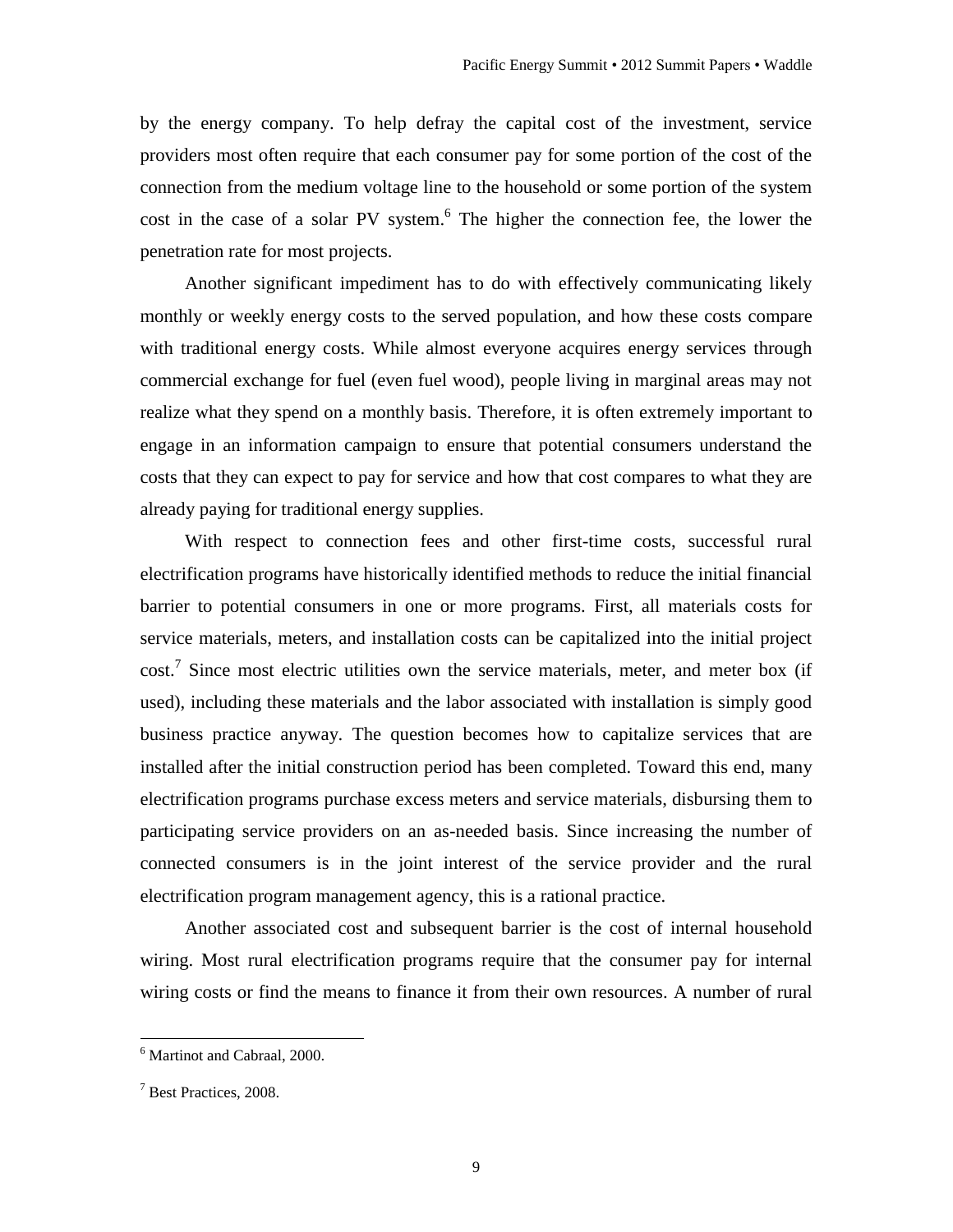electrification programs have taken the additional steps to (1) define a low-cost wiring standard that complies with consumer and utility safety requirements, (2) train and certify local electricians to install the wiring package for participating households, and (3) arrange for financial resources to make loans to the homeowners and/or commercial enterprises to finance the cost of internal wiring required by the utility.

A similar approach has been used in solar home system programs, albeit with many variations.<sup>8</sup> The most common program design is to work with a rural credit agency to qualify community members to borrow funds through the bank that can be repaid on an established repayment schedule. The homeowner is responsible for an initial payment (often on the order of \$100), with the balance payable to the rural credit agency over a period of 12–24 months. In some cases, when these programs are financed through a donor agency, the credit may include a capital subsidy—just as conventional electrification programs often include capital subsidies. The program design seeks to minimize the initial cash outlay by the consumer in order to achieve a higher penetration rate of served customers.

Again, it is important to emphasize the importance of providing incentives not only to residents in newly electrified areas, but also to provide incentives to potential customers in areas that have already received service. Post-project construction monitoring can help inform the program management agency where increased emphasis can be applied for the purpose of increasing access to electric service—whether this occurs in areas served by grid electric systems or renewable energy systems.

#### **Balancing Tariffs with Cost Recovery**

It goes without saying that government agencies that are established to serve the public often promote tariffs that are below the full cost of service, especially to lowincome consumers. Low-income consumers are often in the majority of all electric consumers; over 80% of electric consumers in Bangladesh qualify, consuming less than

<sup>8</sup> Eric Martinot and Anil Cabraal, "World Bank Solar Home Systems Projects: Experiences and Lessons Learned 1993-2000," World Bank, 2000.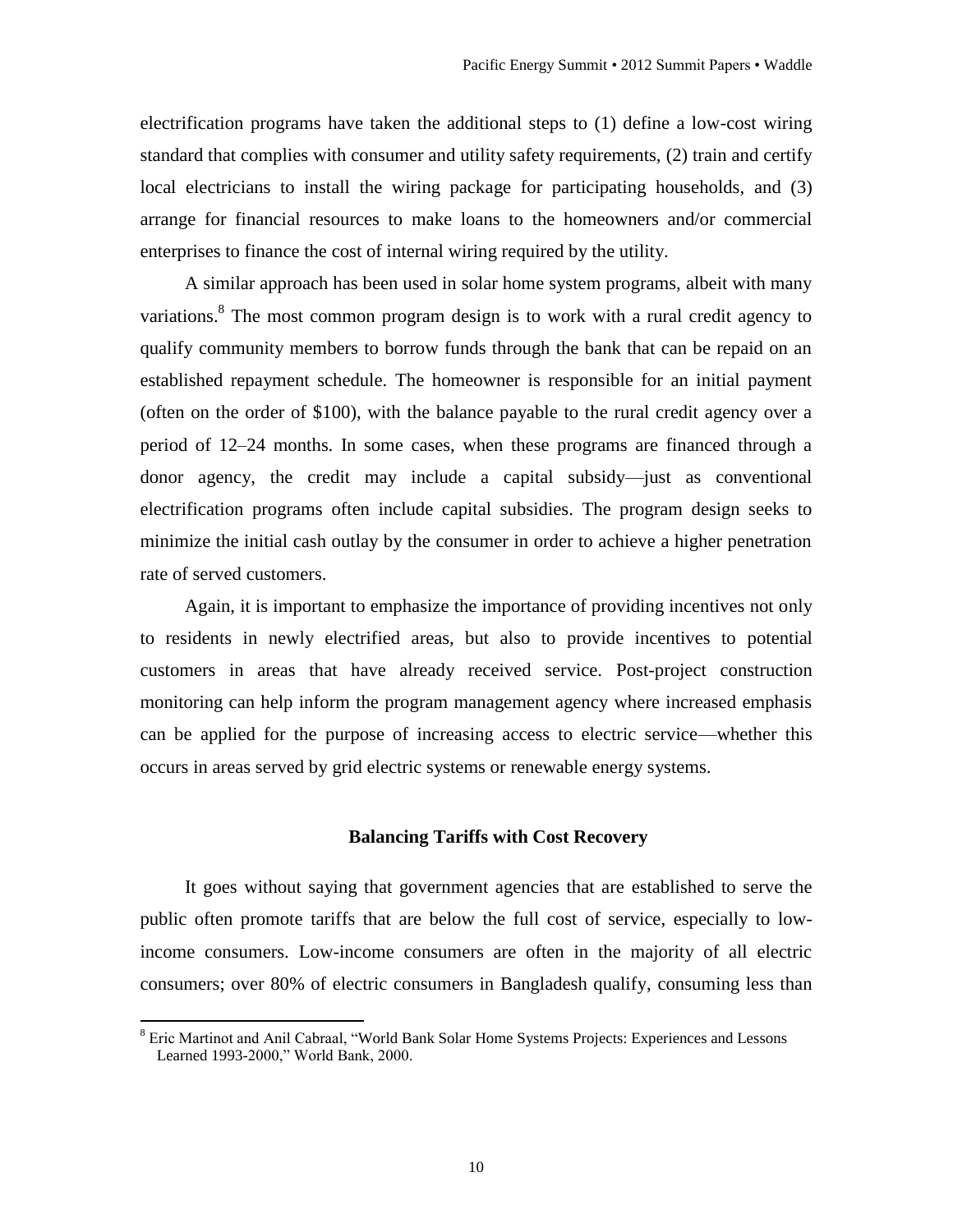50 kWh per month. Thus, providing tariffs that are below the real cost of service to lowincome consumers can create a huge distortion in the ability of the distribution service provider to balance cost of service with adequate revenues.

The methodology for balancing revenues most often employed is to cross-subsidize low-income consumers by increasing tariffs for commercial and industrial consumers. While this formula may work in service territories where there are significant commercial and industrial sales, it often fails to balance costs and revenues in more remote, ruralservice territories. Moreover, it is unfortunately at cross-purposes with one of the principal goals of electric power supply. Cross subsidies impede economic productivity by disproportionately taxing the most productive part of the economy.<sup>9</sup>

Subsidies also ignore the fact that, in most cases, electric service provides energy at a lower cost than traditional sources of energy service. Even for higher-cost solar home systems, the cost of lighting and entertainment service is less expensive than small generators, candles, flashlights, and dry cell batteries.

Most importantly, if the goal is to build infrastructure that can be self-sustaining, tariffs must be designed to recover all operating costs and capital recovery costs. Electric power systems require ongoing investment to expand capacity and to expand coverage. If tariffs are not designed to facilitate capital recovery, the consumers who are connected during the initial construction phase of the project will essentially mine the capital value of the investment, and will not pay a high enough rate to finance future expansion, repair, and improvements that will be needed as the community grows and consequently increases its energy consumption.

Electrification programs need to focus not only on maximizing service connections, but also supporting sustainable institutions. Rural service providers need to achieve sufficient geographic scope and connected consumers to reach a sustainable revenue

<sup>&</sup>lt;sup>9</sup> Daniel Waddle and James Van Coevering, "Bangladesh Rural Electrification Program at the Crossroads: An Analysis of Barriers, Threats, and Opportunities to Enhance Program Sustainability," Rural Power for Poverty Reduction Report to USAID, 2005.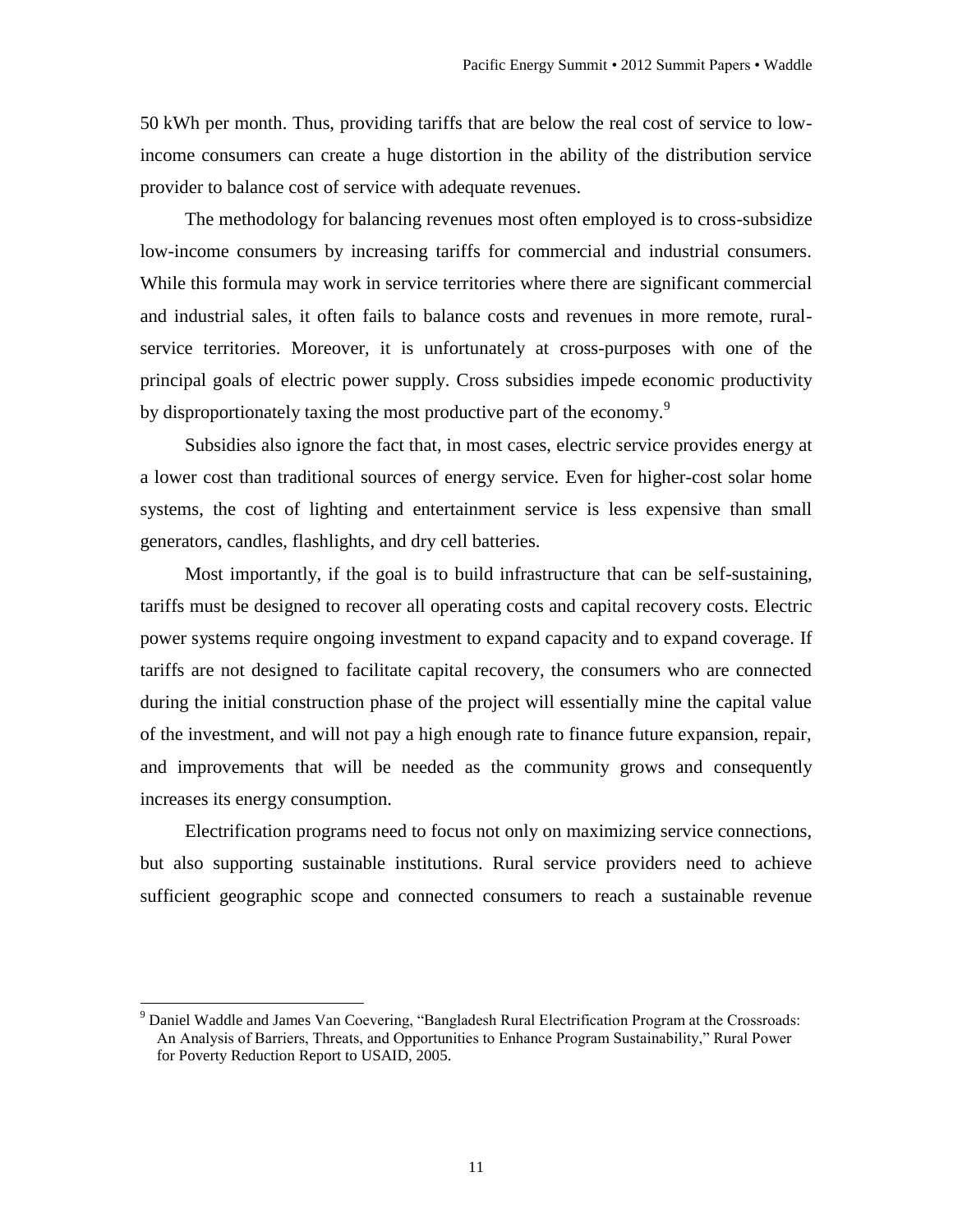plateau, but to do so, the tariff design must provide adequate revenue recovery to allow the service providers to recover the real cost of service.<sup>10</sup>

Short of providing cash subsidies to the service providers, there are some options open to rural electrification program management agencies. These include:

- 1. *Focusing on capital cost control by establishing and employing low-cost electrification standards*. Single-phase distribution systems have been used for decades with success in Australia, Brazil, Chile, Peru, Mexico, and Bolivia. Of course, where grid costs are high, employing off-grid renewable systems can result in significant capital and operating cost savings.
- 2. *Considering long-term loan financing as opposed to capital subsidy programs*. Long-term loans with low interest rates have worked extremely well in Costa Rica, Bangladesh, the Philippines, and other rural electrification programs. Administering loan programs ensures capital recovery such that over time, the program can sustain itself by using reflows to continue the process of expansion.
- 3. *If subsidies are unavoidable, employing subsidies for capital costs administered by the rural electrification program*. Capital subsidies, whether applied for grid expansion systems or renewable energy systems, should be minimized by evaluating the need for subsidies objectively in an analysis that is devoid of political bias.
- 4. *Considering allocating the lowest cost generation resources for use by the rural electrification program*. Bulk power costs can vary tremendously, and one way to avoid the inclusion of subsidies is to give rural electric service providers first right of refusal for low-cost generation resources, such as low-cost hydroelectric power.
- 5. *In all cases, ensuring that consumers are well-informed regarding the nature of the relationship between the consumer and the service provider*. The service provider is responsible to the consumer for the quality of power, and to expand access as much as possible to all members of the community. The consumer, in

<sup>&</sup>lt;sup>10</sup> Daniel Waddle, Eric Gibbs, and Paul Clark, "National Rural Electrification Strategy for Yemen," World Bank Report, Yemen, 2006.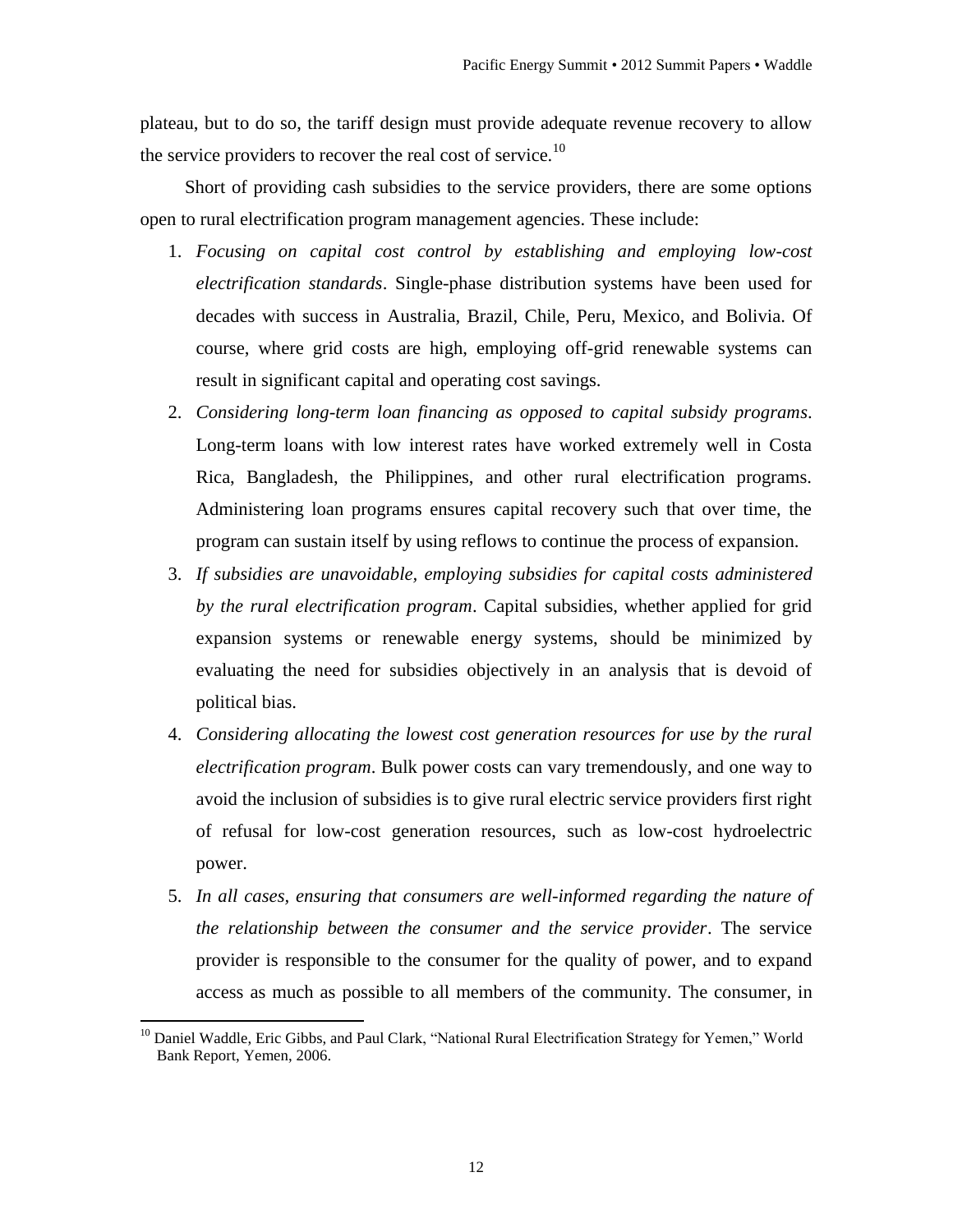turn, needs to understand that if the service provider cannot recover costs, the quality of service and the long-term reliability of the electric system will be put at risk. This relationship is fundamental and needs to be understood by all parties.

### **Long-Term Risks to Program Sustainability**

It is interesting to note that some rural electrification programs that experienced success in the early years ran into difficulties during later years, as they began to expand rapidly to realize the large-scale coverage that these programs strive to achieve. Given that there are natural changes in program leadership at all levels of programimplementing institutions, it should not be surprising that problems have arisen at various stages of program implementation.

For purposes of this discussion, it would be useful to review two programs in South and Southeast Asia that are generally accepted to be successful, but have presented uneven financial performance across rural distribution service providers. The two programs are financed and managed by the Philippine National Electrification Administration (NEA) and the Bangladesh Rural Electrification Board (REB), respectively.

# *Philippine Rural Electrification Program*<sup>11</sup>

l

The Philippine rural electrification program had its start in the early 1960s, when the Philippine government declared its commitment to universal electrification coverage. It established the Electrification Administration, which quickly began financing over 200 small-scale generation-distribution systems. In 1967, the Philippine government reached an agreement with the newly formed USAID to initiate two pilot rural electric cooperatives, one situated in Mindanao and the other in Negros Island in the Visayas region of the Philippines. Prior to completion of these two pilot projects, the government decided to launch a national-scale electrification program, promulgating the National Rural Electrification Act in 1969. USAID again agreed to co-finance the expansion

<sup>&</sup>lt;sup>11</sup> Gerald Foley and Jose Logarta Jr., "Power and Politics in the Philippines," in Barnes, *Challenge of Rural Electrification*.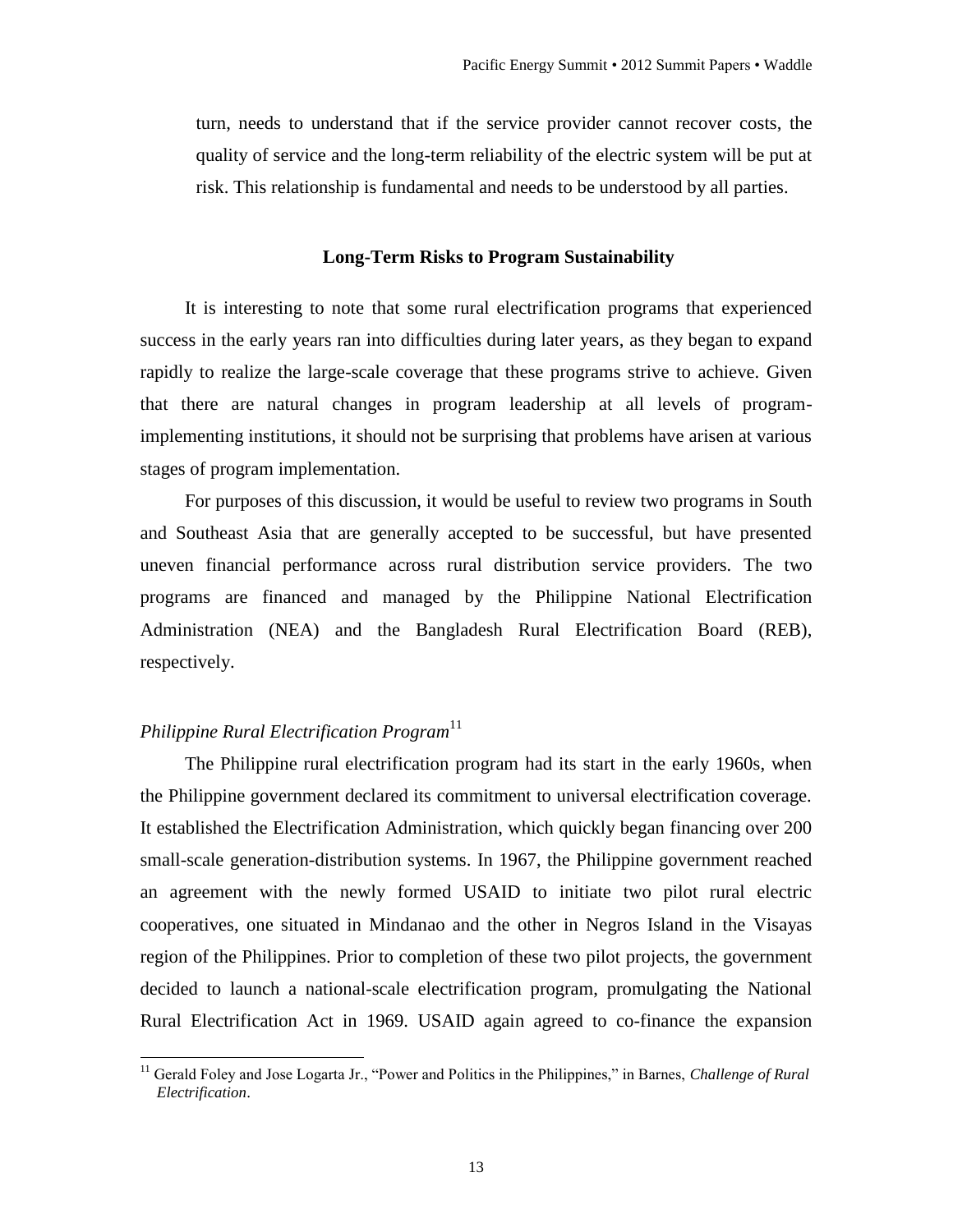program, and in 1972 the construction of 36 rural electric cooperatives was launched on the basis of eventually achieving up to 100,000 members in each service territory. The program was founded on the basis of area rural electrification access, relying on careful planning and objective criteria for expansion-planning purposes.

An evaluation of the program in the late 1970s determined that the cooperatives that were monitored were achieving cost recovery, realizing high rates of new consumers, and moving toward financial sustainability. NEA was responsible for all planning and construction functions, as well as training and provision of technical assistance to the newly formed rural electric cooperatives. The cooperatives in turn signed long-term mortgages to NEA, repaying loans over extended payment periods at below-market interest rates. The formula for quality control in selection of service territories, procurement, and construction management seemed to be well in hand within NEA; institutional development and oversight for the rural electric cooperatives seemed to be functioning well.

However, while these achievements were typical for the original 36 cooperatives financed by USAID and the Philippine government, expansion to the next phase of cooperatives did not meet with the same level of success. Many of the safeguards instilled through the USAID-sponsored technical assistance program were ignored, and the careful selection and planning functions were set aside. The result was a full-scale program crisis by the mid-1980s; many of the newly formed electric cooperatives failed to follow strict cost-recovery criteria employed for expansion planning and were running significant financial deficits.

Efforts to define the road to recovery were financed by a combination of donor agencies, including USAID, the World Bank, and the Japanese Overseas Investment Agency. These donor agencies financed a stabilization program that evaluated the changes in program management, governance, and commercial management of rural electric cooperatives, as well as program management within NEA. A financial and institutional evaluation was undertaken for all participating cooperatives to determine the degree to which governance, management decision-making, and investment planning complied with the original NEA policies and procedures. The results indicated that many fundamental policies and procedures had been ignored, resulting in a dramatic downturn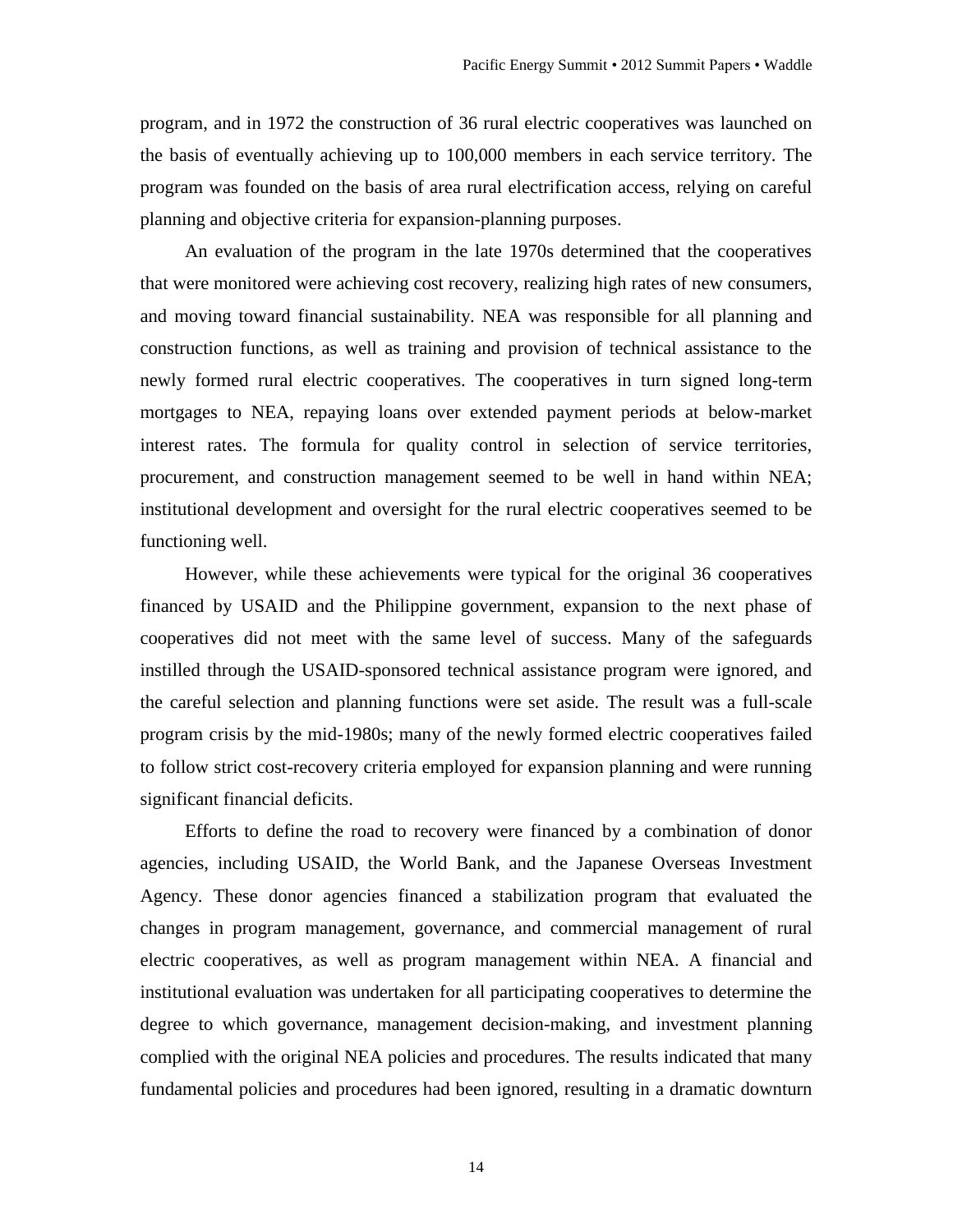in financial performance by many of the cooperatives, and a dramatic downturn in loan repayments to NEA.

The other significant finding of the series of studies was that, in addition to very poor collection rates, tariff levels had dipped to levels that did not allow recovery of the cost of service even if the cooperatives were successful in achieving acceptable collection rates. The program had succumbed to political influence, first at the level of NEA, and thereafter within the cooperatives themselves.

Over the years since implementation of the recovery program, the NEA program has demonstrated improved financial results, and the cooperatives have more closely followed the policies and procedures embedded in the loan covenants with NEA. The majority of the NEA cooperatives now show positive financial returns and continue to make progress toward full coverage within their distribution service territories. While there remain significant investment requirements to respond to growing demand and expansion of service, the cooperatives have generally turned the corner from the precarious situation in which they found themselves in the late 1980s. That said, a significant number of the cooperatives continue to experience financial challenges, mostly due to the fact that, as islanded generation-distribution systems purchasing energy from liquid-fuel power plants, the cost of power purchased is quite high, which in turn limits growth to low-income consumers. However, this situation is due more to the nature of providing service in an archipelago that requires distributed generation solutions, and not to a failure of the program model.

# *Bangladesh Rural Electrification Program*<sup>12</sup>

 $\overline{a}$ 

Separately, in 1977, the Government of Bangladesh (with assistance from USAID) commissioned a feasibility study to evaluate options to design and implement a national rural electrification program. The study recommended establishing 13 rural electric cooperatives located in close proximity to population centers, deriving power from the national generation-transmission system. The original thirteen cooperatives started with

 $12$  This section draws from Waddle and Van Coevering, "Bangladesh Rural Electrification."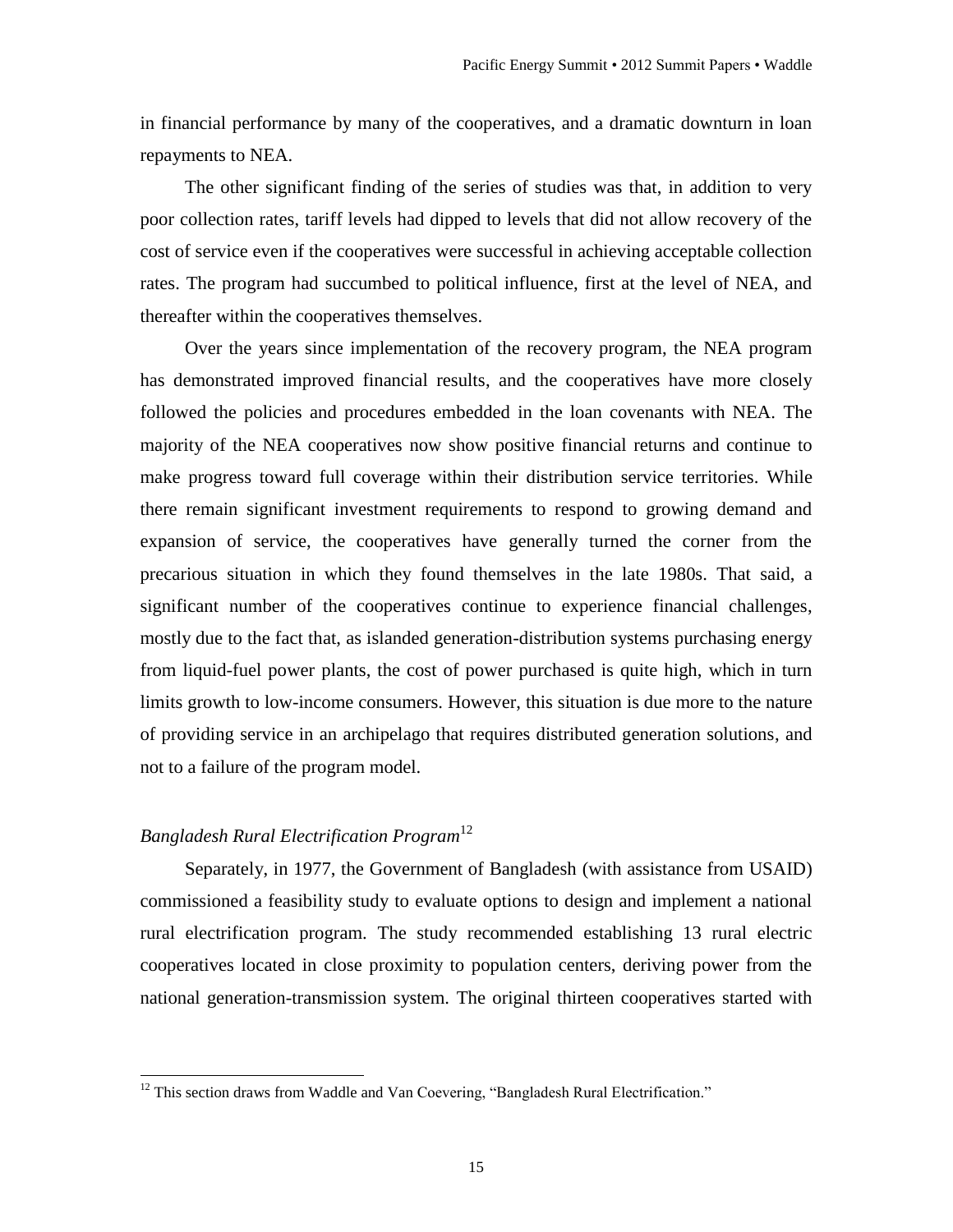less than 10,000 members and were financed through long-term loan agreements managed by the newly established Rural Electrification Board (REB).

The initial stages of the REB program were highly successful. Over time, REB attracted loan and grant capital from a group of 14 donor agencies totaling more than \$1.6 billion in value, establishing seventy electric cooperatives that now serve more than 8.5 million residential, commercial, and industrial consumers. The expansion program was strictly based on a revenue recovery model that required sufficient energy sales to ensure cost recovery from all feeders and laterals, even those serving increasingly remote villages. A cross-subsidy tariff model was employed, but it was based on the principle of full cost recovery within each independent service territory. REB was established as an independent government agency but was led by a brigadier assigned to manage REB from the Bangladesh military. This decision led to a high degree of political autonomy for REB; civil servants owe their loyalty to the political apparatus, so assigning the program leadership position to a military professional provided another important degree of freedom for program planning and expansion purposes.

As of the late 1990s, the program had expanded at a rapid rate, achieving more than three million service connections and providing electric service to more than 20% of rural Bangladesh. The cooperatives that had been established were meeting loan repayments on schedule, and taken as a whole, were financially viable. They achieved extremely high collection rates and relatively low losses (approximately 97% collection rates and 12% losses).

By the mid-2000s, however, the donor community noted a decline in program performance. While losses and collection rates held more or less constant, a change in leadership from a brigadier to an appointed civil servant resulted in a loss of program autonomy. Tariffs were held flat for several years while bulk power rates were increased. The number of financially sound cooperatives declined rapidly, and loan repayments to REB also declined. While several of the largest cooperatives boasted significant industrial sales, the tariffs were for all intents and purposes the same as those with insignificant industrial and commercial sales. This resulted in windfall profits for the more industrialized cooperatives and crippling losses for the more remote cooperatives with few low commercial and industrial sales. While program expansion was by and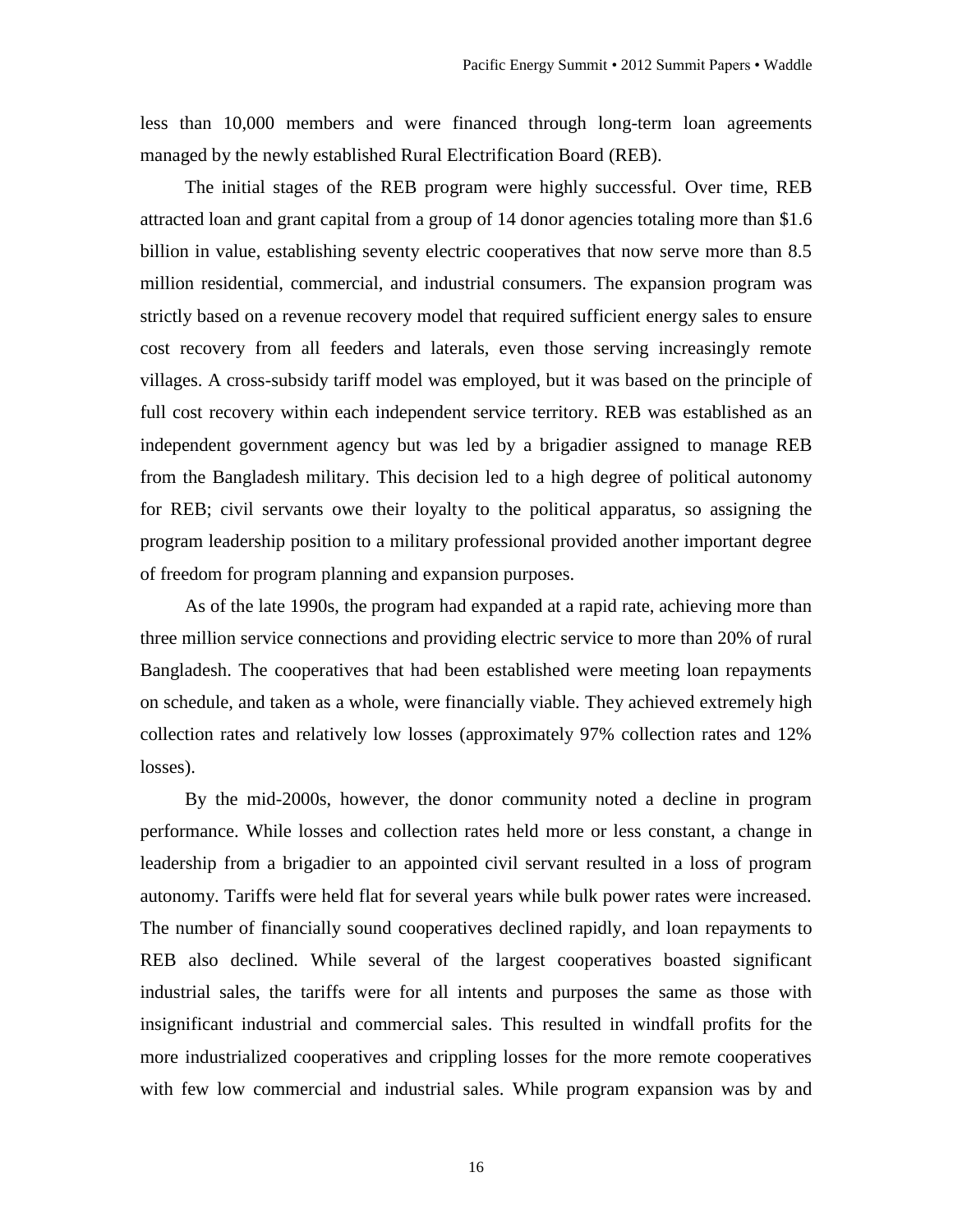large managed with a similar level of discipline to that followed in the early stages of program implementation, the shift in tariff policy, combined with widespread load shedding, have threatened the long-term viability of the electric cooperatives around which the program has been designed. Thus, the linkage between the welfare of the service providers and the long-term well-being of the program that was acknowledged and respected during the first two decades of program implementation has been largely ignored in recent years.

### *Results*

These two programs have made remarkable contributions to rural economic development in each of the rural markets that they serve. Both NEA and REB management and staff have outstanding experience and dedication, and understand the missions of their respective institutions. The NEA and REB programs, even with the challenges that have arisen, are still highly successful rural electrification programs. These two programs demonstrate, however, that rural electrification programs evolve through many stages, and at each stage the programs must adjust to the changing realities of the markets they serve, while retaining program discipline to ensure program sustainability.

# **Conclusion**

Rural electrification programs endeavor to provide electric service to the most problematic market segment of the power sector at prices that are affordable to even the lowest-income groups. Programs are often designed to extend electric service through grid electric systems, isolated conventional energy systems, and through renewable remote power systems to the most remote areas of the country with similar levels of service to those offered in large population centers. Thus the challenges that rural electrification programs face are multiple and in some cases, daunting.

Be that as it may, if rural electrification planners establish carefully defined technical standards that allow cost minimization while providing high quality of service and safety, and if robust planning discipline is carefully followed, rural electrification